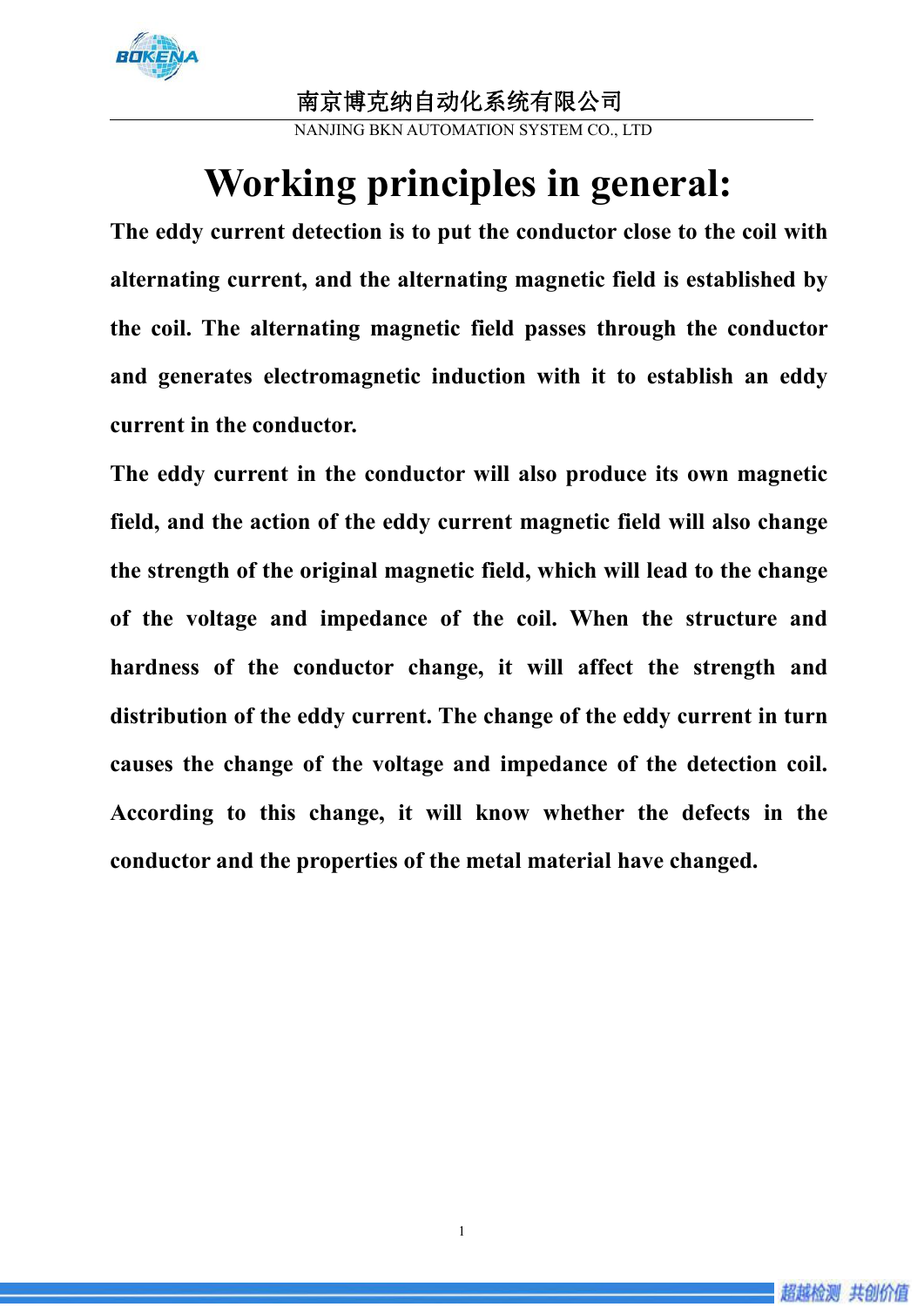

### 南京博克纳自动化系统有限公司

NANJING BKN AUTOMATION SYSTEM CO., LTD

# **What standards does the machine refer to**:

| EN ISO<br>15549                           | Non-destructive testing, general theory of eddy cu<br>rrent testing.                                                |
|-------------------------------------------|---------------------------------------------------------------------------------------------------------------------|
| <b>EN ISO</b><br>15548-                   | Nondestructive testing, eddy current testing equip<br>ment part 1, instrument characteristics and verifica<br>tion. |
| <b>EN ISO</b><br>15548-<br>$\overline{2}$ | Nondestructive testing, eddy current testing equip<br>ment part 2, probe characteristics and verification.          |
| <b>EN ISO</b><br>15548-<br>3              | Nondestructive testing, eddy current testing equip<br>ment part 3, system characteristics and verification          |